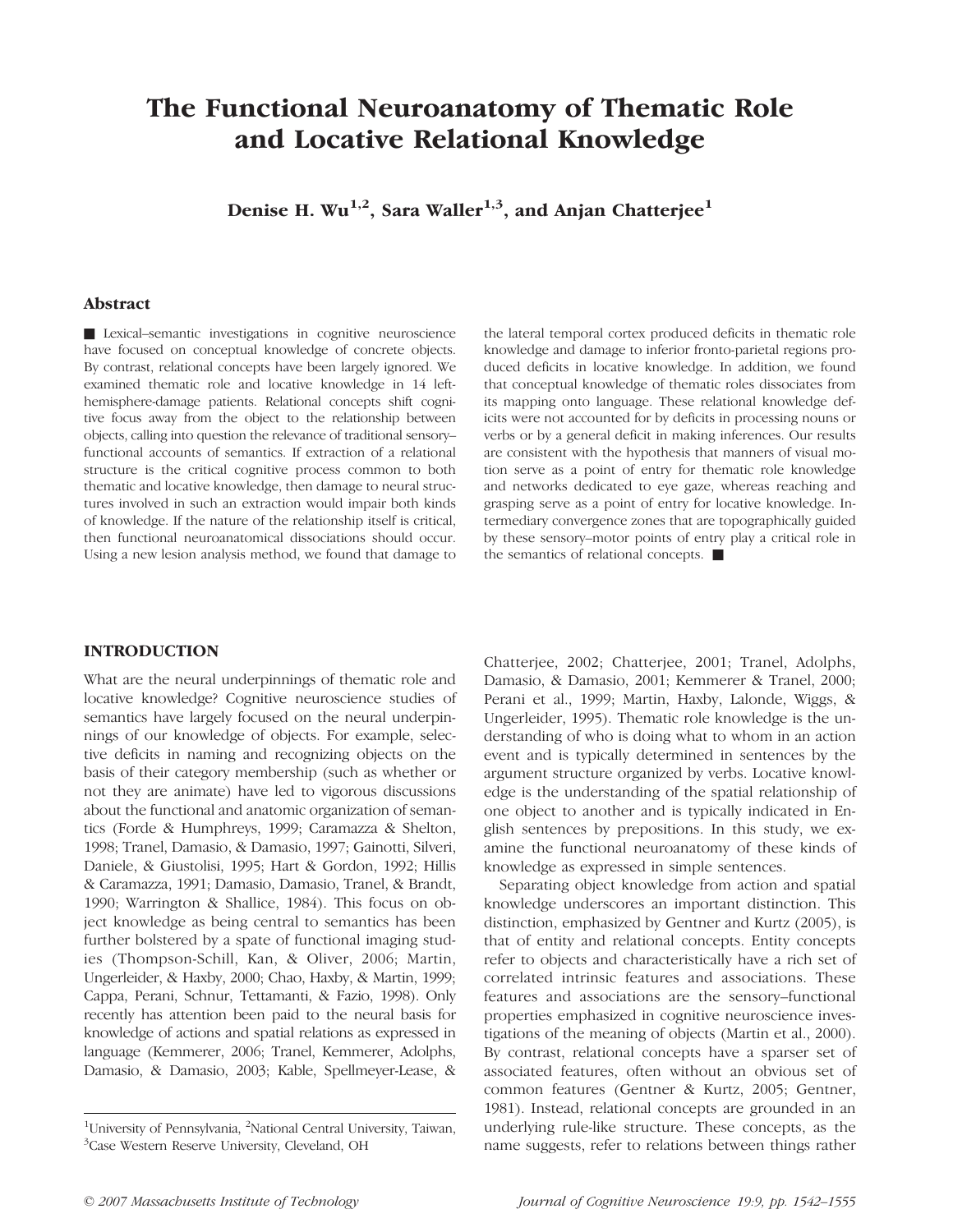than to the things themselves. For example, action verbs might indicate who is doing what to whom, and prepositions might indicate where one thing is located in relation to another. In both instances, many entities can enter into these relations.

Framing action and spatial knowledge as relational categories highlights two fundamental points. First, relational categories introduce a level of abstraction by shifting cognitive focus away from the object itself. $<sup>1</sup>$  This</sup> cognitive shift raises questions about whether the traditional sensory–functional accounts for object semantics generalize to relational concepts, questions directly relevant to our study. For example, although an apple may be understood as an apple because of its shape, color, smell, and taste, it is not clear what, with respect to sensory–functional attributes, is shared in the knowledge that apples can be eaten by a child and that worms can be eaten by a bird. The focus on the semantics of entities has rendered cognitive neuroscience largely silent on relational knowledge, the kind of knowledge that infuses cognitive systems with much of their richness and texture. Second, uncovering a relational structure provides a degree of cognitive flexibility that is not easily available when simply referring to objects in the world. This flexibility is evident in the polysemous nature of verbs. Webster's Dictionary shows a mean of 7.3 word senses for the 20 highest frequency nouns and a mean of 12.4 word senses for the 20 highest frequency verbs (Gentner & Kurtz, 2005). The flexibility of relational categories is also evident in metaphoric extensions of these terms. To illustrate the point, the events of a man entering an office and a lion entering a cave share few intrinsic attributes. Yet, the term ''enter'' highlights a relational structure that can be extended flexibly to metaphors, such as ''fear entered my mind.'' Although the flexible extension of spatial terms to metaphoric uses is of great interest, we will not address this issue further. Our basic point is that the cognitive neuroscience of semantics has been largely restricted to object concepts. We wish to extend the inquiry of semantics into relational concepts.

What do we know about the neural basis of actions events? Comprehension of actions is thought to be instantiated in a distributed network involving dorsolateral prefrontal, posterior parietal, and lateral temporooccipital cortex. Tranel et al. (2003) found that damage to these three regions was associated with deficits of action knowledge. However, the specific contributions of each these areas to such deficits are still being worked out.

Human comprehension of actions is sometimes postulated as being ''embodied'' (Rizzolatti, Fogassi, & Gallese, 2001; Gallese, Fadiga, Fogassi, & Rizzolatti, 1996; di Pellegrino, Fadiga, Fogassi, Gallese, & Rizzolatti, 1992). That is, the comprehension of actions is encoded in mirror neurons within the frontal and parietal cortices, which are active both when individuals observe and when they engage in actions. Studies that link actions and language to the prefrontal cortices are considered evidence for this embodied view (Tettamanti et al., 2005; Hauk & Pulvermuller, 2004; Pulvermuller, Harle, & Hummel, 2001).

We hypothesized that the lateral occipito-temporal cortex mediates action comprehension, in part, because of its role in processing motion. The evidence for this claim comes from the fact that the human analog of the macaque middle temporal/medial superior temporal area (area MT/MST; Dumoulin et al., 2000; Tootell et al., 1995), which specializes in processing visual motion, is active when participants view (Kourtzi & Kanwisher, 2000; Senior et al., 2000) or make semantic judgments of action pictures (Kable et al., 2002). Areas just anterior and dorsal to the MT/MST, within the posterior middle and superior temporal gyrus, are active when participants make semantic judgments of action words (verbs) (Kable, Kan, Wilson, Thompson-Schill, & Chatterjee, 2005; Kable et al., 2002).

We recently reported that neural circuits within the lateral occipito-temporal cortex abstract actions away from the specific agents engaged in these actions (Kable & Chatterjee, 2006). Using a functional magnetic resonance imaging (fMRI) adaptation paradigm, we demonstrated that the posterior superior temporal sulcus, the extrastriate body area, and area MT/MST showed neural adaptation to repeated actions even when the actions were conducted by novel actors. Thus, neural circuits within the lateral occipito-temporal cortex are sensitive to specific actions and mediate an important step in the formation of relational categories, the step that shifts cognitive attention away from intrinsic features of the agent to the actions themselves. These observations suggest that parts of the posterolateral temporal cortex might also be involved in relational knowledge, specifically relational structures indexed by action verbs.

The cognitive neuroscience of spatial semantics as related to prepositions has been studied in even less detail than action semantics (for a review, see Kemmerer, 2006). In an early study, Friederici (1981) suggested that Wernicke aphasics had a semantic impairment in preposition processing. Landau and Jackendoff (1993) speculated that the parietal cortex might process prepositions. In positron emission tomography studies, the supramarginal gyrus seems to be active when people name prepositional relations (Emmorey et al., 2002; Damasio et al., 2001). Furthermore, Tranel and Kemmerer (2004) reported that comprehension of prepositional relations seems to be impaired most often by supramarginal gyrus damage. Although considerable work still needs to be done to confirm this functional–anatomic correlation, this neural organization might be related to neural circuits devoted to reaching and grasping ( Jeannerod, Arbib, Rizzolatti, & Sakata, 1995). One possibility is that spatial coordinates important for such motor behaviors (knowing how to modify one's reach for a target object in front of, as opposed to behind, another object) serve as a point of entry for language to categorize and label these relationships.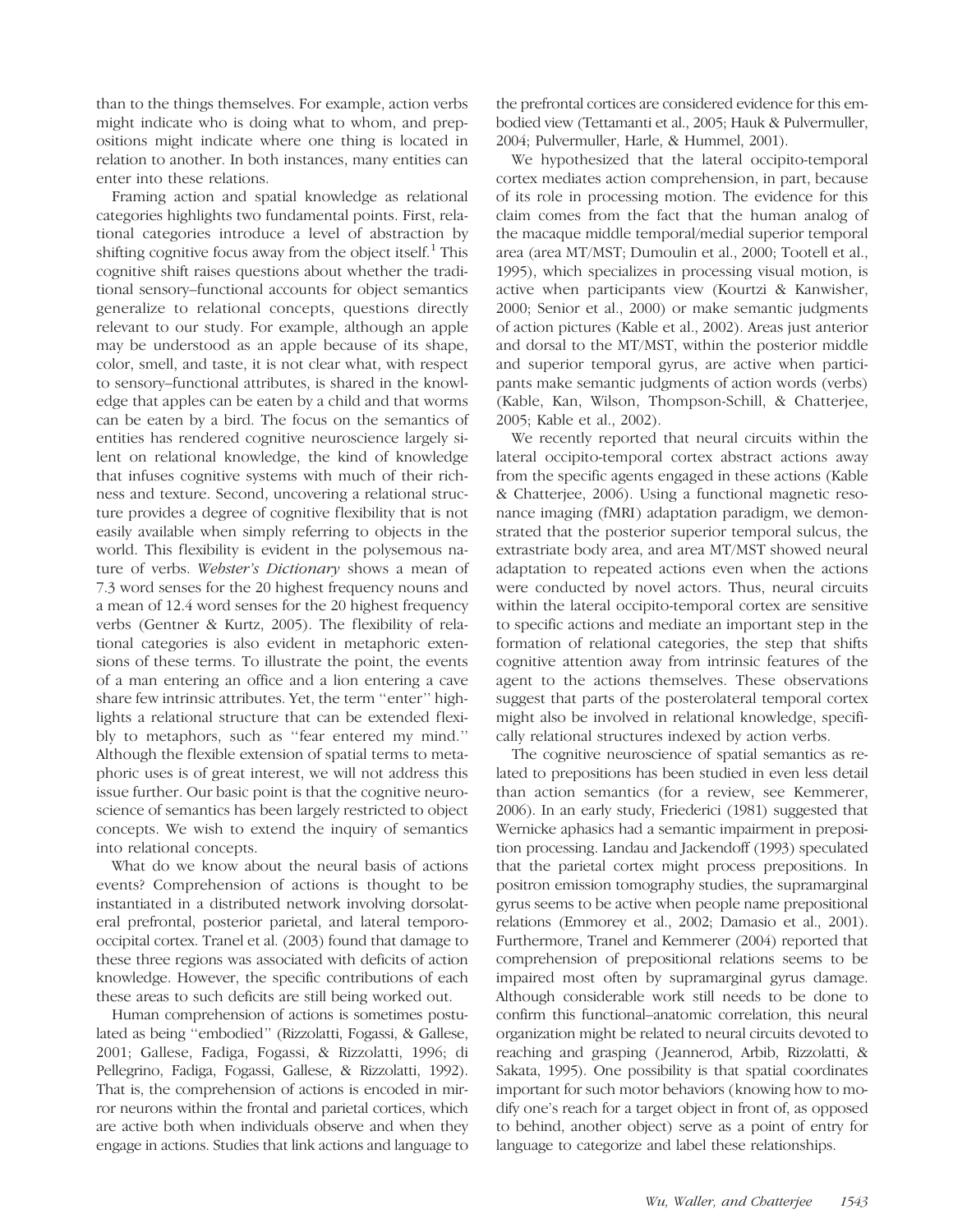The goals of our study are twofold. The main goal is theoretical and an ancillary goal is methodological. First, we test a set of hypotheses about the neural and functional organization of thematic role and locative relational knowledge in a group of patients with focal left hemisphere damage. Second, we advocate a new approach to analyzing lesion data that strengthen the inference being made about brain–behavior relationships.

The studies presented here test relational knowledge in the context of simple sentences in patients with focal brain damage. Patients with left brain damage may have difficulty comprehending sentences describing who is doing what to whom (thematic relations) or where something is in relation to something else (locative relations). Sentence-level comprehension deficits have been investigated at many levels (Berndt, Mitchum, & Wayland, 1997), from the effects of syntactic and morphologic complexity (Caplan, Alpert, & Waters, 1998; Grodzinsky, 1988, 1989, 1995; Mauner, Fromkin, & Cornell, 1993; Caplan & Futter, 1986; Bradley, Garrett, & Zurif, 1980) to the impact of varying processing demands (Kolk, Chwilla, van Herten, & Oor, 2003; Carpenter, Miyake, & Just, 1995; Kolk & Van Grunsven, 1985). These representation and processing considerations, although of considerable interest, are not the focus of this study. Rather, we focus on simple sentences. The fact that some patients have trouble comprehending simple sentences first noted a quarter of a century ago (Schwartz, Saffran, & Marin, 1980) has not received much scrutiny. In fact, Berndt, Mitchum, et al. (1997) pointed out that up to a third of such patients perform at chance on tasks of comprehension of simple active sentences, an observation that, to our knowledge, has not been pursued systematically.

We address a series of functional–anatomic questions about relational knowledge in the context of simple sentences. (1) Does comprehension of thematic relations dissociate from that of locative relations? On a domaingeneral view, a common neural system extracts relational structures, and one would predict similar functional– anatomic associations across tasks that probe these kinds of knowledge. However, if the nature of the relational structure itself (thematic or locative) is critical to its neural instantiation, then one would expect functional– anatomic dissociations. (2) Do verbal and pictorial relational knowledge of events dissociate? Finding such a dissociation might mean that conceptual understanding of spatial events is distinct from the ability to map this knowledge onto language. It would also mean that patients with a conceptual deficit would be less likely to benefit from treatment strategies that focus on mapping concepts on to words. (3) What is the relationship between thematic role knowledge, and verb and noun processing? In general, one would expect verb more than noun processing to be associated with thematic role knowledge. However, Berndt, Haendiges, and Wozniak (1997) reported dissociations between comprehension of verbs and thematic role assignments in sentences leaving unresolved questions about the strength of this association.

Underlying these questions is the test of a broader organizational principle, which falls into the general family of sensory–functional accounts of semantics. On these accounts, the anatomic organization of linguistic expressions of different spatial concepts parallels the anatomic organization of corresponding sensory–motor systems, and here we suggest that the latter serve as points of entry for the former. As such, thematic relation knowledge deficits would be most associated with posterolateral temporal lobe damage on the view that visual motion is the point of entry for this kind of knowledge. By contrast, locative relation knowledge would be most associated with fronto-parietal damage as these sensory– motor systems, perhaps tied to our abilities to track paths of moving objects and to reach and grasp things in the environment, serve as the point of entry for spatial knowledge. The lexical–semantic mediation of these terms would be guided by, *without necessarily being* identical to, their sensory–motor complements.

An ancillary goal of this study is methodological. Here, we advocate a new statistical method of analyzing lesion data. Lesion analyses are poised to capitalize on statistical advances in image analyses driven by functional imaging (Chatterjee, 2005; Rorden & Karnath, 2004). The most common approach to lesion analysis has been to identify regions of overlap of lesions in patients with a defined deficit. Traditional overlap methods do not take into account how often damage to these same areas does not produce the deficit. To address this shortcoming, methods that subtract composite lesions of patients without behavioral deficits from those with behavioral deficits provide a map of areas most likely to produce the deficit. This subtraction method has been used with great effectiveness (see Tranel & Kemmerer, 2004; Tranel et al., 2003). However, subtraction methods treat each patient's performances categorically as normal or abnormal. The continuous nature of patient performance, with varying degrees of deficit severity, is not incorporated in the analysis. More recently, Saygin, Wilson, Dronkers, and Bates (2004), Wilson and Saygun (2004), and Bates et al. (2003) introduced a voxel lesion symptom mapping (VLSM) method, which does consider patients' behavioral data as a continuous variable in the analysis. An issue that remains with VLSM is dealing with the spatial coherence of lesion patterns. Contiguous voxels are not independent, given that lesions (in the case of stroke) are determined by vascular anatomy. This problem of spatial coherence gives rise to the question of how best to correct for multiple (voxel) comparisons. To address the spatial coherence issue and to treat behavioral data as continuous rather than categorical, here we use permutation analyses as an adaptation of the basic VLSM approach.

To summarize, we report our investigations of the functional and anatomic underpinnings of thematic and locative relational knowledge in patients with focal left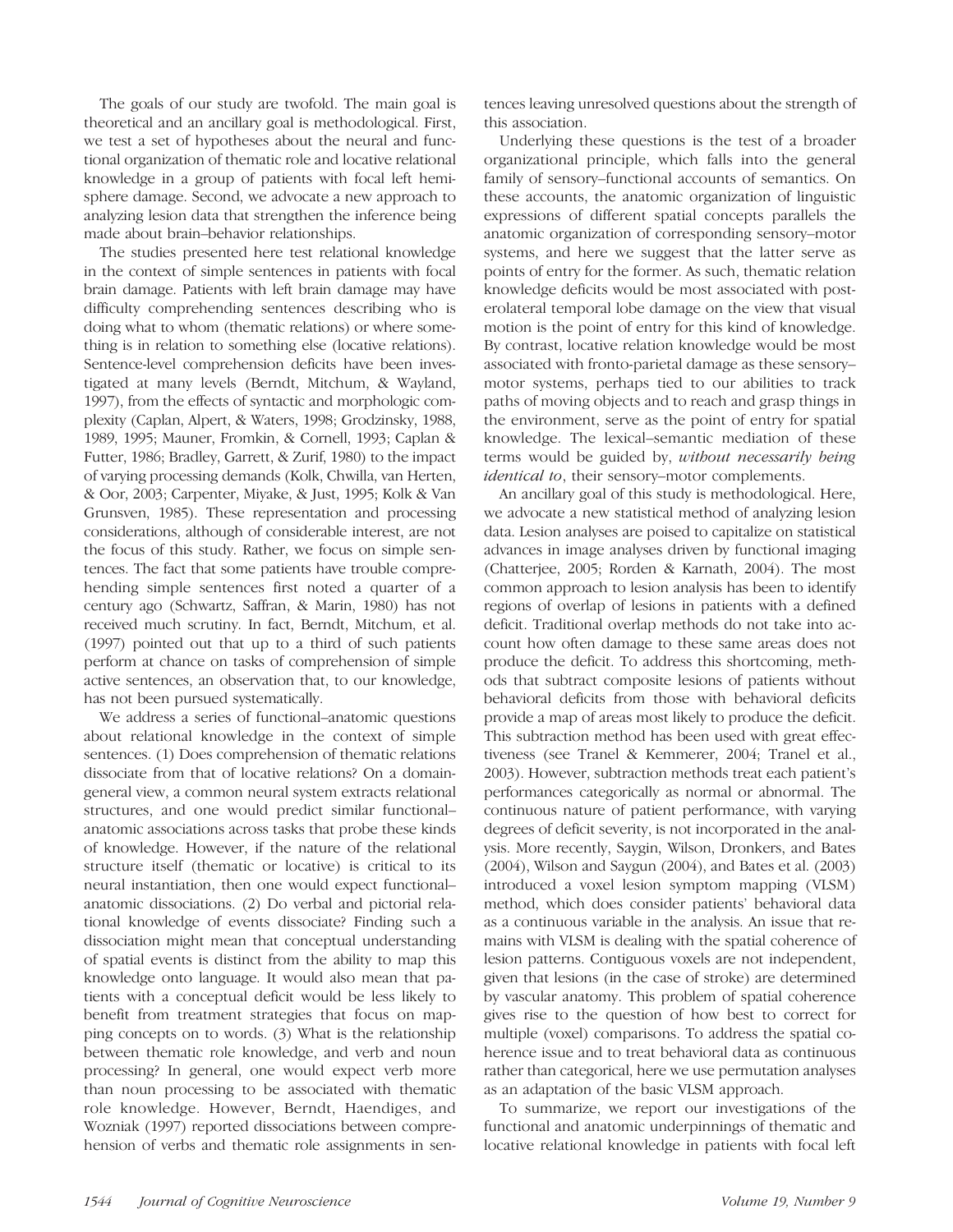brain damage. We use permutation analyses, an adaptation of VLSM methods, to infer neural structures most likely to mediate these forms of knowledge.

## METHODS

#### Participants

Nineteen patients (11 men, 8 women), ranging from 40 to 78 years in age, with chronic left hemisphere lesion (of at least six months duration), were recruited from our Focal Lesion Patient Database (University of Pennsylvania). Patients with history of other neurological disorders affecting the central nervous system or psychiatric disorders are excluded from this patient database. Seven normal control subjects (2 men, 5 women) of a similar age range (43–76 years) and education level were also tested. We report instances when individual patients' performances fell outside the range of control subjects' performances. However, an important feature of permutation analyses of lesion data is that we need not adopt a strong position on whether any individual is categorically deemed to be normal or abnormal, as the continuous nature of the patients' performances is integral to the analysis. All patients and control subjects were native English speakers and right handed. Written informed consent in compliance with the Institutional Review Board of the University of Pennsylvania was obtained for each participant before testing.

Each participant was tested individually. A native English speaker delivered all spoken materials. Two investigators recorded participants' performances independently. The tasks were administered in multiple sessions scheduled at least 1 week apart.

#### Initial Screening

The oral language subtests from the Western Aphasia Battery (WAB) (Kertesz, 1982) were administered, and the aphasia quotient (AQ) was computed for every patient.

In the sentence–picture matching tasks, we used stylized stick figures (see rationale below). To make sure that the participants could recognize these figures, their ability to identify circle or square stick figures was evaluated. Forty simple line drawings of an action event involving a circle and a square were presented to participants sequentially. The participants were asked to point to the circle for 20 trials and to the square for the other 20 trials. Patients unable to perform this task were not included in the rest of the study.

# Relational Knowledge: Thematic and Location Sentence–Picture Matching

Two sentence–picture matching tasks were designed to asses the patients' verbal comprehension abilities using simple sentences that described thematic or location relations. If the extraction of a relational structure is critical and common to both, then performance and anatomic localization across both tasks should be highly correlated. However, if thematic role knowledge is instantiated in posterolateral temporal networks and locative knowledge in fronto-parietal networks, then we would expect different brain–behavior relationships for deficits of these kinds of knowledge.

In these two tasks, participants were presented with spoken active sentences describing an action event (e.g., ''The circle kicks the square.'') or a spatial relation (e.g., ''The circle is above the square.''). They chose one of four possible choices of stick figure images engaged in the task (see Figure 1). The possibility that visual processing deficits would confound our results was minimized by simplifying stimuli. We used stick figures as an adaptation of the stimuli originally used by Saffran, Schwartz, and Marin (1980) and Schwartz et al. (1980). Because our focus is on the relational aspects of sentences, these stimuli are advantageous over those with images of real-world objects, which could introduce additional confounds by adding processing of the objects engaged in the events being depicted. We avoided syntactically complex sentences. Comprehension of such sentences places additional demands on working memory (Kolk et al., 2003) and involves linguistic transformations linking deep and surface sentential structures (Grodzinsky, 1995), none of which are directly relevant to our investigation. Because the direction of actions depicted can influence participant's responses (Chatterjee, Southwood, & Basilico, 1999; Chatterjee, Maher, Gonzales-Rothi, & Heilman, 1995; Chatterjee, Maher, & Heilman, 1995), the directionality of actions was counterbalanced across stimuli.

Participants pointed to one of the four pictures that best matched the spoken sentence. The pictorial materials were paired with 40 active sentences describing 10



Figure 1. Example of sentence-picture matching stimuli for the thematic role knowledge task. The participant points to one of the four pictures that matches the sentence.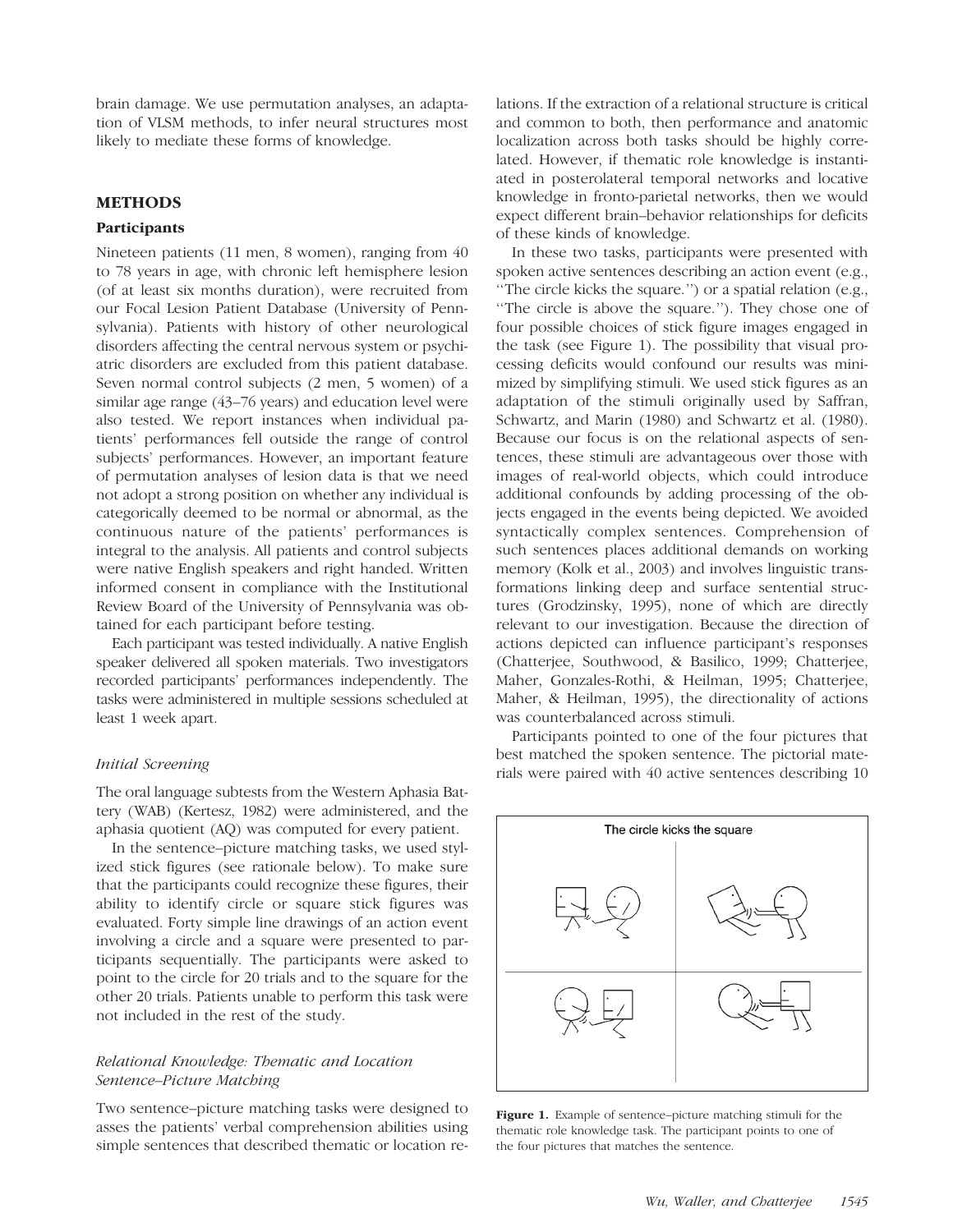possible action events (brush, clean, cut, hit, kick, kiss, lift, push, shoot, spray) and 28 sentences describing 7 possible locative relations (in, on, above, below, through, next to, far from). The location of the correct response was counterbalanced across all conditions.

# Linguistic and Conceptual Knowledge of Thematic Roles

This task probed participants' causal understanding of action events by examining their abilities to infer the likely consequence of the same event described in simple sentences or depicted in pictures. If access to knowledge of thematic relations varies depending on whether it is accessed pictorially or verbally, then we should see dissociations in performances and differences in brain– behavior relationships. Conceptual knowledge deficits would be expressed both pictorially and linguistically, whereas a mapping deficit would be associated with preserved pictorial knowledge of events but poor performance when this knowledge is accessed using language.

In 20 trials of this task, the participants were presented with a spoken active sentence (e.g., ''The circle kicked the square.''), and were asked to point to the most likely consequence following the sentence among four pictures (see Figure 2). In another 20 trials, the consequence of an event had to be inferred exclusively from a picture rather than any verbal input. No verbal response was required for either the sentence or the



Figure 2. Example of the stimuli for the event consequence task. The participant either sees the sentence (above) or the picture depicting an event (middle), and then chooses one of the four pictures that best depicts the consequence of the event. In the stimuli presented to the participant, either the sentence or the event, but not both, is depicted.

picture consequence tasks. The two tasks were administered in different sessions.

## Action and Object Knowledge: Single Words

This task was designed to assess participants' comprehension of single action and object words. The stimuli for these experiments were taken from an earlier neuroimaging study (Kable et al., 2002). The noun and verb tasks were of similar difficulty based on accuracy and reaction time performances in young normal participants. Participants were presented with 60 word triads (e.g., bed–chair–couch, shooting–aiming–punching) and were asked to perform a conceptual matching task similar to the Pyramids and Palm Tree task (Howard, 1992). In each triad, a target stimulus appeared at the top and two choice stimuli appeared at the bottom. The participants were instructed to point to one of the choice stimuli that matched the target stimulus more closely. Half of the triads consisted of three nouns, and the other half consisted of three verbs. The positions of the correct response (left/right) and the word class (nouns/verbs) were counterbalanced across the 60 trials. One patient had mild difficulty reading. For this patient, the experimenter read the stimuli out loud while pointing to the corresponding words. One patient was not tested on this task.

# General Inferential Abilities: Selecting a Picture for Narrative Coherence

A task adapted from Saffran (unpublished material) to test participants' general inferential abilities was administered. The participants were presented with 32 trials of this task, each consisting of pictures at three serial positions, aligned horizontally. One of the three positions had two pictures, aligned vertically, and the participants were instructed to point to the picture that was a better fit with the pictures at the other two serial positions in establishing a coherent narrative. The coherence of the narrative on each trial was based on inferring the temporal order of how an event would unfold (see Figure 3), rather than being based on knowing who was doing what to whom or the consequences of such actions.

#### Neuroanatomical Analysis

All patients had either CT scans or MRI scans of their brains. A neurologist blind to the patients' performances on the tasks mapped the individual patients' brain lesion using the MRIcro software (Rorden & Brett, 2000; see www.sph.sc.edu/comd/rorden/mricro.html for details of the program). Lesions were drawn on templates tilted in the same axial planes of the source images. With MRI scans, the lesions were verified or modified by then comparing coronal and sagittal images of the original scans and those drawn onto the template. Each template was then realigned to a common axial angle using the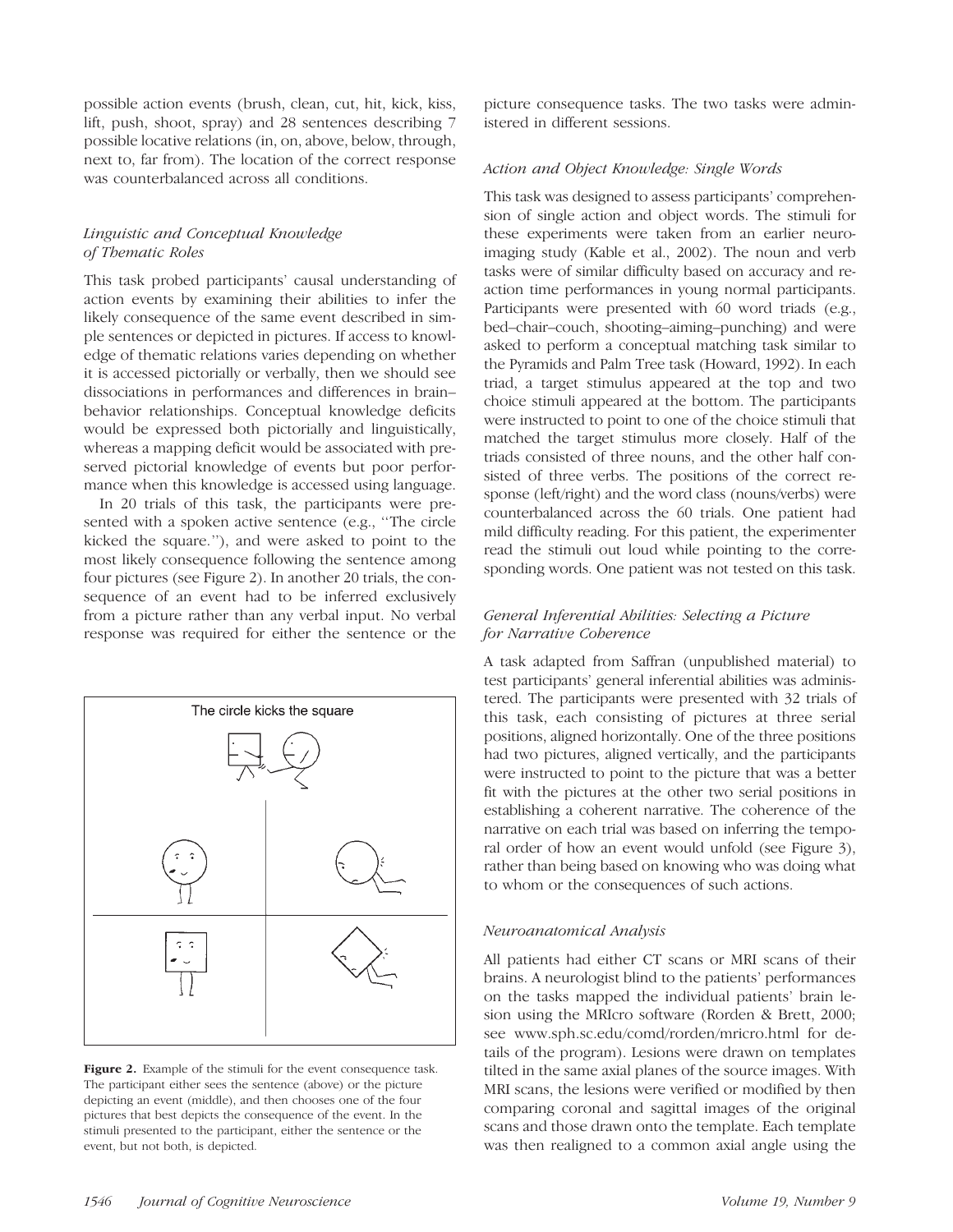Figure 3. Examples of the stimuli used in the task of selecting a picture for narrative coherence in the unfolding sequence.



software's realignment procedures. We adapted VLSM approaches (Bates et al., 2003) to incorporate permutation analyses (Nichols & Holmes, 2002). This approach is especially effective in data with spatial correlation, such as lesion maps. In brief, a permutation test involves creating a null distribution for an arbitrary test statistic by creating a large number of random permutations of the data and regenerating the test statistic for each permutation. Given some readily satisfied assumptions (Good, 2005), this procedure yields an effective null distribution against which the ''true'' test statistic can be measured. Voxel-based structure function correlations were assessed by regressing behavioral scores on lesion status scores across participants independently for each voxel. Statistical significance was determined by nonparametric permutation test, with permutations generated by randomly permuting the mapping of the lesion score to the behavioral score. A maximum statistic across the entire brain is calculated for each permutation and thresholds for significance calculated from the 95th percentile of this distribution, to ensure a family-wise false-positive rate of 0.05 (Nichols & Holmes, 2002). Using the maximum statistic naturally corrects for multiple comparisons—we can say of a  $t$  value that exceeds a threshold derived in this way that under the null hypothesis, we would expect to observe a more extreme value anywhere in the brain only 5% of the time. As permutation testing avoids parametric assumptions and permits one to precisely calculate the t value corresponding to a specified alpha, its use is championed in many different areas of research (Good, 2005). Only voxels that were damaged in at least two patients were included in our analyses, to minimize the effects of outlier observations.

# **RESULTS**

# Initial Screening

The patients' performance on WAB varied with AQs ranging from 21.3 to 99.3. Six patients were classified as Broca's aphasics, one as Wernicke's aphasic, one as a conduction aphasic, eight as anomic, and four performed in the normal range (i.e., AQ >93.8).

Five patients with the lowest AQ (all classified as Broca's aphasics) did not identify a circle or square reliably (average accuracy  $= 71\%$ , range: 57.5–80%). These patients were excluded from further data analyses, as tests of our main hypotheses are contingent on the patients being able to reliably identify the circle and square figures. The remaining 14 patients had AQ scores that ranged from 53 to 99. These 14 patients' performances and the range of control participants' performances on individual tasks are summarized in Table 1.

# Relational Knowledge: Thematic and Locative Knowledge

Performances across both thematic role and locative knowledge tasks correlated significantly  $(r = .66, p <$ .05). Seven patients performed outside the control participants' range on the thematic role sentence–picture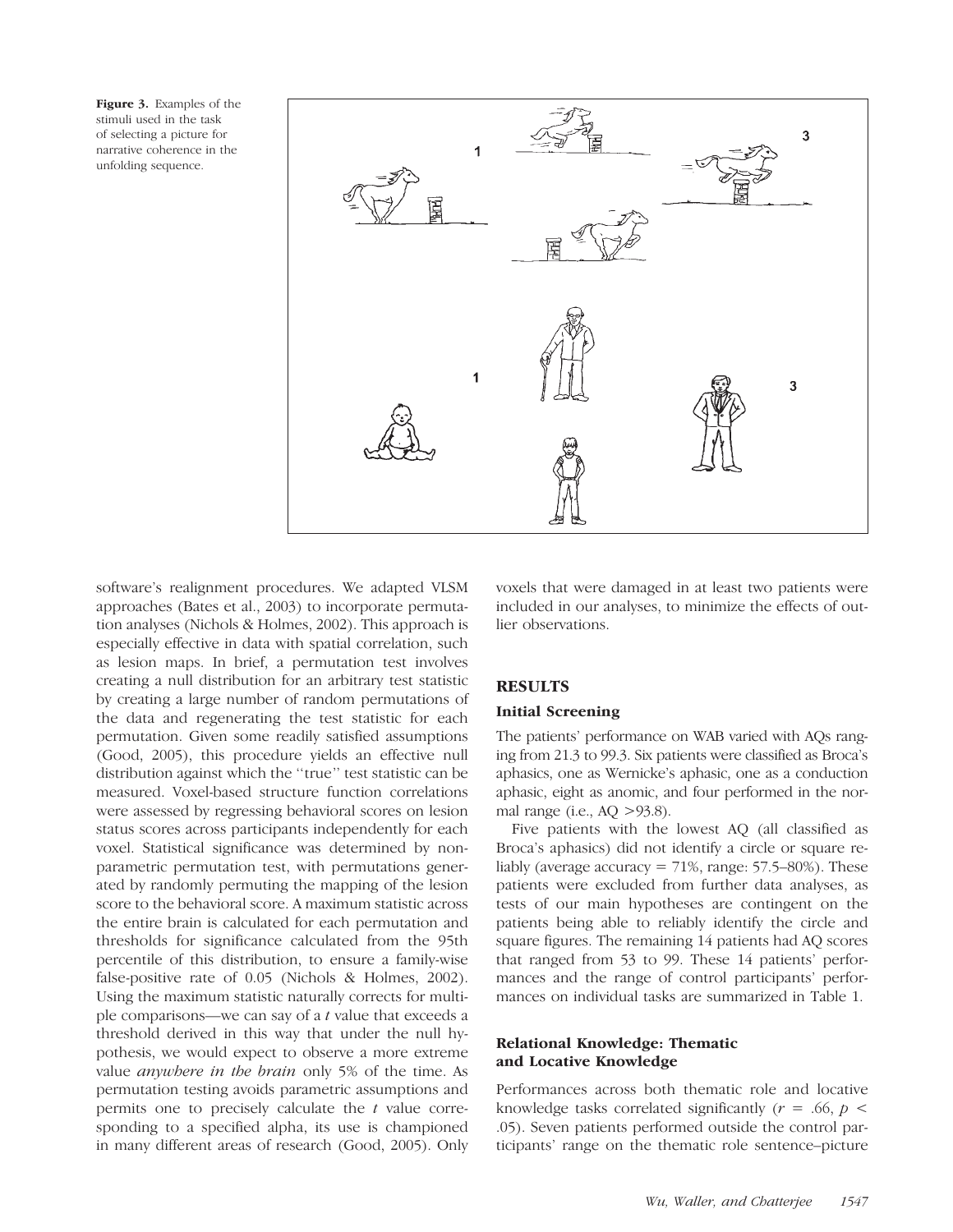**Table 1.** Patients' Performances Shown as Percent Accuracy for the Experimental Conditions

|                                             | Patient No. |    |     |     |    |        |       |     |                                                    |     |     |     |         |     | Control      |
|---------------------------------------------|-------------|----|-----|-----|----|--------|-------|-----|----------------------------------------------------|-----|-----|-----|---------|-----|--------------|
|                                             | 452         |    |     |     |    |        |       |     | 90 20* 412* 342 236 76 337 166* 454 384 141 480 85 |     |     |     |         |     | Range        |
| WAB AO                                      | 53          | 63 | 72  | 81  | 81 | 85 87  |       | 88  | 89                                                 | 92  | 94  | 97  | 99      | -99 |              |
| Thematic role sentence–picture matching (A) | 57          | 35 | 60  | 98  | 78 | 100    | -88   | 73  | 85                                                 | 78  | 100 | 98  | 100     | 100 | 87.5–100     |
| Locative sentence–picture matching (B)      | 43          | 57 | 96  | 100 | 89 |        | 82 96 | -82 | 79                                                 | 75. | 100 | 100 | 100 100 |     | 89.3–100     |
| Sentence consequence (C)                    | 20          | 42 | 50  | 98  | 83 |        | 90 58 | -58 | 50                                                 | 83  | 98  | 100 | 98      | 100 | $75 - 100$   |
| Picture consequence $(D)$                   | 57          | 53 | 88  | 95  | 96 | 100 83 |       | 65  | 93                                                 | 88  | 88  | 98  | 100 100 |     | 85-100       |
| Verb triad $(E)$                            | 97          | 93 | 90  | 97  | 77 | 93     | -90   | 90  | 83                                                 | 97  | 97  | 97  | 97      | 100 | $90 - 96.7$  |
| Noun triad $(F)$                            | 80          | 90 | 97  | 87  | 70 | 93     | -97   | -77 | 90                                                 | 90  | 77  | 90  | 87      | -93 | $80 - 96.7$  |
| Narrative coherence $(G)$                   | 91          | 88 | 100 | 97  | 84 | 100    | -91   | 72  | 100                                                | 100 | 81  | 94  | 97      | 100 | $90.6 - 100$ |

Patient no. refers to their database numbers. Patients had MRI scans, unless indicated by \*, in which case they had CT scans. Letters in parentheses refer to Figure 4 for the anatomic correlations for these performances. The aphasia quotients (AQs) are shown for the Western Aphasia Battery (WAB), and the last column shows the range of normal age-matched control subjects' performances.

matching task. Six patients performed outside the control participants' range on matching locative sentences to the appropriate pictures. Among them, five patients had performances that fell outside the normal range on both tasks. Importantly, two patients performed outside the normal range on the thematic role but not the on locative task, and one patient performed outside the normal range on the locative but not on the thematic role task.

Permutation analyses indicated that the t-statistic thresholds with a significance level of  $p < 0.05$  for thematic role was 3.19 and for locative relations was 2.57. When mapping the patients' performance scores with their brain lesions, both thematic role and locative relation deficits were associated with damage to different anatomic regions. Thematic role knowledge deficits correlated with lesions to the mid–middle (BA 21) and anterior superior temporal gyrus (anterior BA 22) as well as white matter undercutting the superior temporal and supramarginal gyrus (Figure 4A). By contrast, locative knowledge deficits were correlated with inferior parietal (BA 39, 40), occipito-parietal junction (BA 39/19), and inferior prefrontal damage (BA 45). Parts of the very anterior superior temporal gyrus (anterior BA 22) also correlated with locative deficits (Figure 4B).

These results show that although there is a general correlation between comprehension of sentences conveying thematic and locative relations, individual dissociations in both directions occur. Furthermore, both deficits have distinct neural associations, suggesting that the type of relations being described in these sentences is relevant to their neural instantiation.

# Linguistic and Conceptual Knowledge of Thematic Roles

As might be expected, performance on the two tasks correlated highly  $(r = .80, p = .001)$ . Six patients' performances fell outside the control participants' range when inferring consequences from sentences. Four of these six patients performed outside the control participants' range when inferring the consequences of the same actions in pictures. No patient showed the opposite dissociation, that is, a deficit in inferring consequences from pictures but not from sentences.

Permutation analyses revealed that mapwise *t*-statistic thresholds with a significance level of  $p < .05$  for sentence consequence was 3.80 and for picture consequence was 2.93. Correlating patients' brain lesions with their task performance showed that deficits in inferring consequences of actions using sentences or pictures were associated with mid–middle temporal gyrus (BA 21) damage (Figure 4C and D). This localization was very similar, albeit somewhat more restricted, to that seen with the sentence–picture matching task with simple active sentences. However, deficits of the inferring consequences of actions using pictures were also associated with anterior superior temporal gyrus (anterior BA 22), supramarginal gyrus (BA 40), and inferior prefrontal (BA 45) damage (Figure 4D).

#### Action and Object Knowledge: Single Words

Performances on verb and noun triads did not correlate  $(r = -.04)$ . Neither did performance correlate signifi-

Figure 4. Statistical maps (A–G) of neuroanatomic regions in which damage correlated significantly (using permutation statistics) with performances on the following tasks: (A) thematic role sentence–picture matching, (B) locative sentence–picture matching, (C) sentence consequence, (D) picture consequence, (E) verb triad, (F) noun triad, and (G) narrative coherence. (H) shows the lesion overlap of subjects in the study. Color farthest to the left of the scale is for one lesion, with each successive color representing additional lesions at that voxel.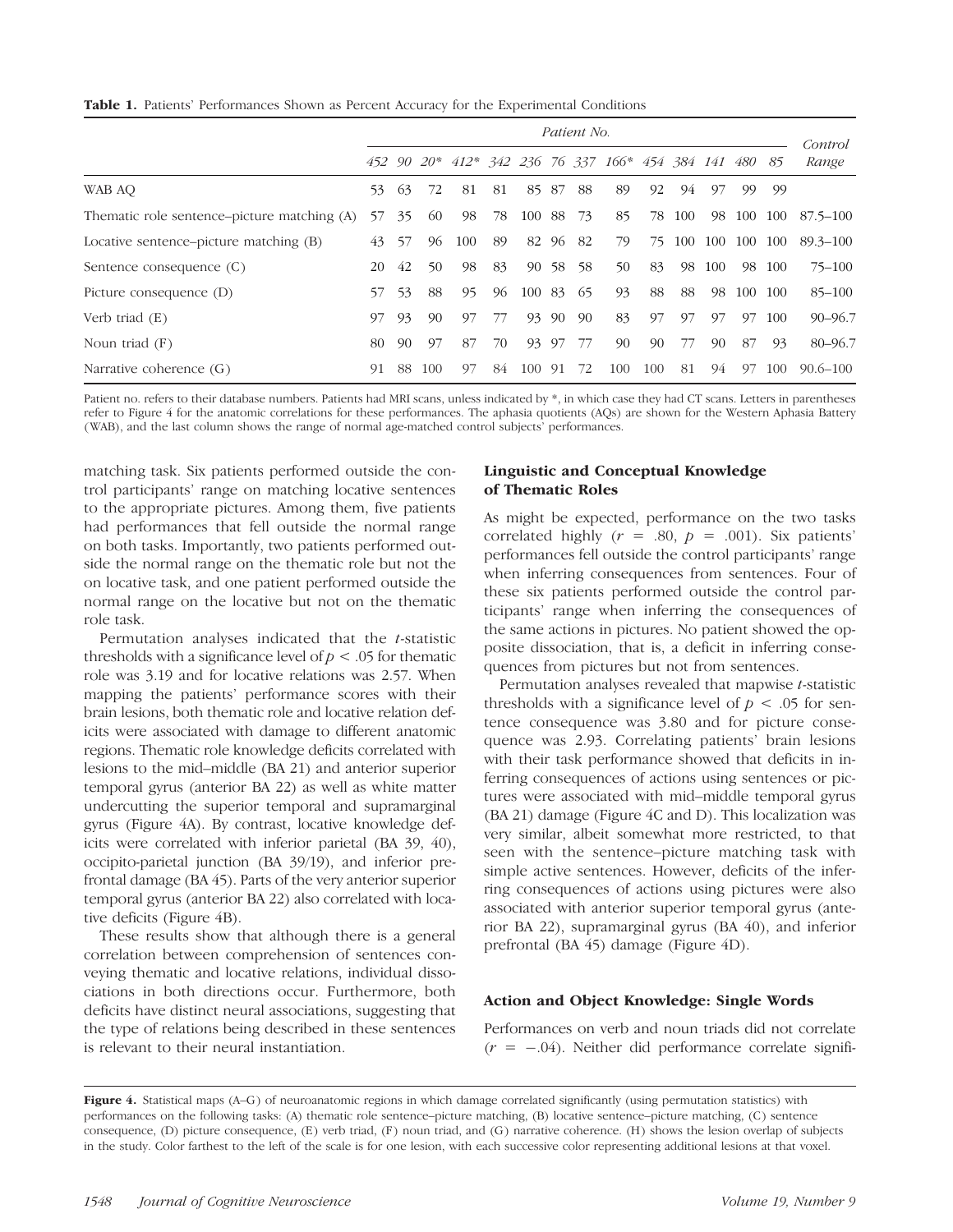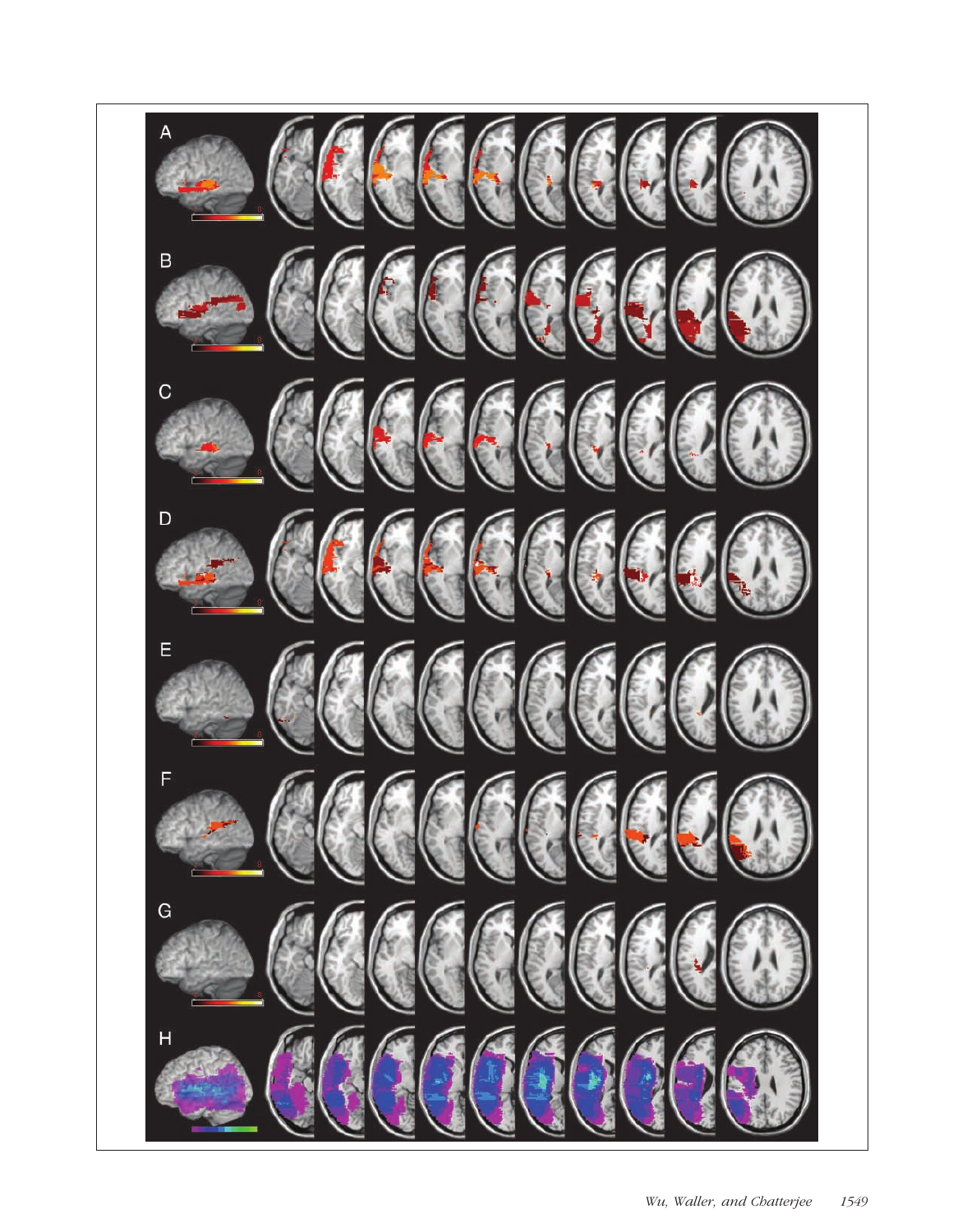cantly with performance on sentence–picture matching for thematic relations. Two patients performed outside the control participants' range on the verb task, and three performed outside the control participants' range on the noun task. Both patients with verb deficits also had sentence-level deficits. One of the three patients with noun triad deficits did not have a sentence-level deficit.

Permutation analyses indicated that *t*-statistic thresholds with a significance level of  $p < 0.05$  for the verb task was 2.67 and for the noun task was 2.49. Verb processing deficits were associated with damage to a small region within the posterior inferior temporal gyrus (BA 37) (Figure 4E). By contrast, noun processing deficits were associated with posterior superior temporal (posterior BAS 22), supramarginal (BA 40), and angular gyrus (BA 39) lesions (Figure 4F).

# General Inferential Abilities: Selecting a Picture for Narrative Coherence

Performance on the inferential tasks did not correlate significantly with sentence–picture matching of either thematic roles or locative relations. There was a trend toward a correlation with the nonverbal action consequence task  $(r = .560, p = .06)$ . Four patients performed outside the normal range on this task. Two of these four patients performed poorly on the nonverbal action consequence task and two performed well. Two patients that were abnormal on the nonverbal action consequence task performed normally on this inferential task, suggesting a double dissociation in the performances on these inference tasks. Permutation analyses revealed that the mapwise t-statistic threshold with a significance level of  $p < .05$  for this task was 3.17. Lesions to the posterior corona radiata and the medial arcuate fasciculus undercutting the supramarginal gyrus correlated most closely with deficits on this task (Figure 4G).

### DISCUSSION

The current study investigated the functional neuroanatomy of relational knowledge as expressed in simple sentences. A general motivation for our investigation is sympathy for claims that understanding relational structures is a critical step in the development and organization of complex thought. Recognizing relations, per se, shifts cognitive focus away from objects to the relation between objects. As Gentner (2003) claims, a shift to relational thinking is ''what makes us smart.'' Here we examine thematic and locative relations.

The first question we addressed was whether thematic role knowledge and locative knowledge dissociate from each other behaviorally and anatomically. Relational knowledge could be organized in a domain-general or domain-specific manner. For a domain-general account,

the shift away from the object to extracting the relationship among objects is the critical cognitive operation. For a domain-specific account, the nature of the relation as reflected in the relevant sensory–motor points of entry might be critical to its neural mediation. Thus, motion might be a critical point of entry for thematic relations and spatial perceptions tied to reaching/grasping or eye-gaze behaviors might be critical points of entry for locative relations. On such an account, one would expect functional–anatomic dissociations across both kinds of tasks.

We found evidence for both domain-general and domain-specific processes in the two kinds of relational knowledge tested here. Two lines of evidence are consistent with a domain-general account. First, performance on both tasks correlated highly. Second, across both tasks, lesions to the anterior superior temporal gyrus and the inferior prefrontal cortex correlated with the degree of behavioral deficit. However, two lines of evidence also point to a domain-specific account. First, despite the correlated performances within the group across both tasks, individual participants showed double dissociations. Although the numbers of patients are small, two patients performed outside the normal range on the thematic role but not on the locative task, whereas one patient performed outside the normal range on the locative but not on the thematic role task (for a similar behavioral dissociation, see Weinrich, McCall, & Weber, 1995). Second, the anatomic correlations for these deficits differed. Most notably, thematic role assignment deficits correlated with lesions to the mid-portion of the middle temporal and superior temporal gyrus, whereas locative relation deficits correlated with damage to the inferior fronto-parietal cortex and the posterior temporo-parietal junction.

The domain-specific account is consistent with a particular form of the sensory–motor hypothesis. We argued previously that motion is processed in the temporal cortex with a posterior-to-anterior concrete-to-abstract gradient (Kable et al., 2002, 2005). Action verbs are processed more anteriorly than action pictures. This region is ventral to the classic Wernicke's area. Neuroimaging studies find that the left posterior middle temporal cortex is involved in making judgments of the meaning of verbs (Kable et al., 2002, 2005), making lexical decisions on verbs (Perani et al., 1999), generating appropriate verbs given nouns (Warburton et al., 1996; Martin et al., 1995), and generating homonymous words when used as actions rather than objects (Tranel, Martin, Damasio, Grabowski, & Hichwa, 2005). This region is commonly impaired among patients with difficulty associating action pictures to verbs (Hillis, Tuffiash, Wityk, & Barker, 2002) and making judgments about action pictures on the basis of their attributes (Tranel et al., 2003). We now show that for the processing of action events using simple sentences, the critical region is shifted anteriorly within the mid-portion of the middle and superior temporal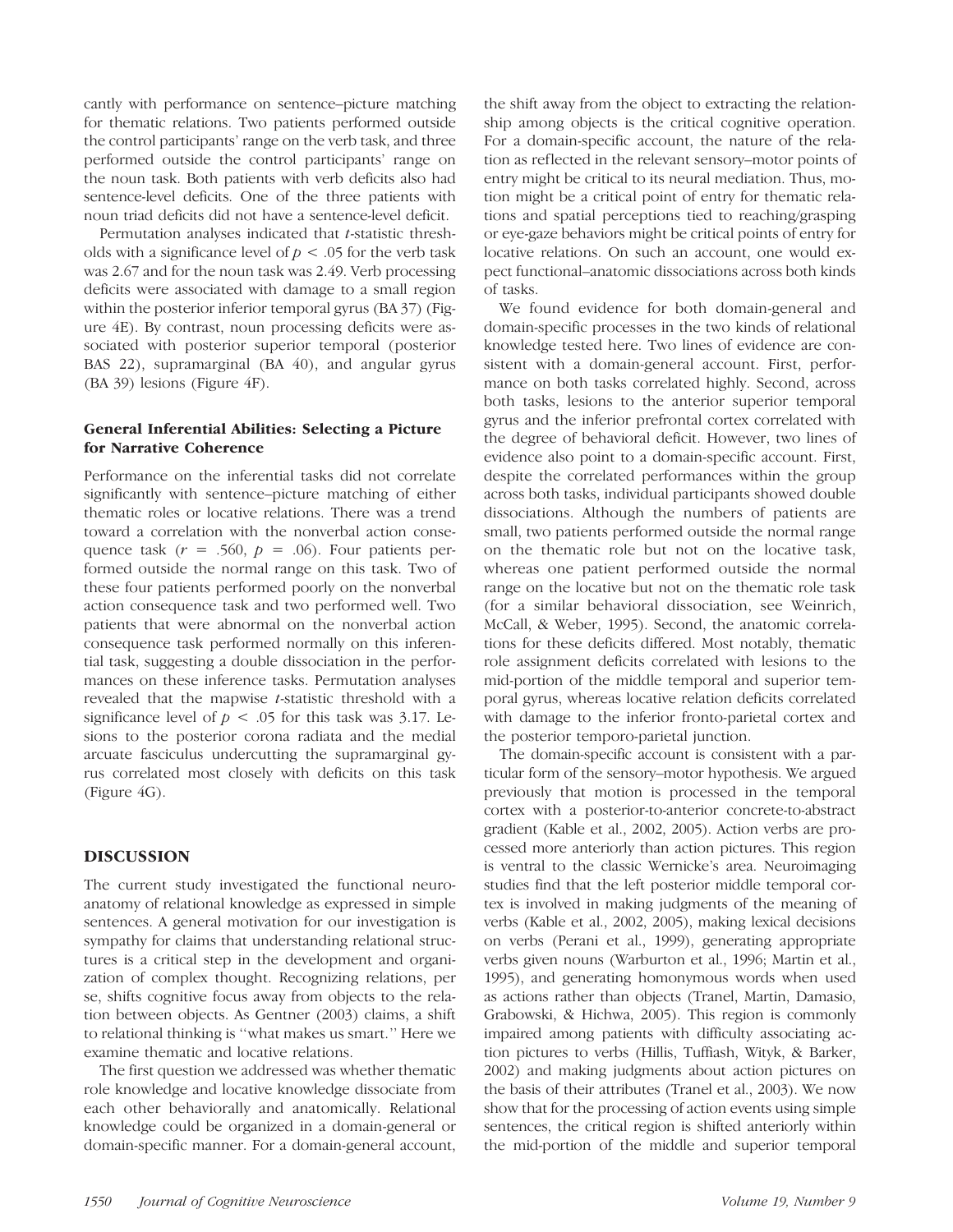gyrus. Consistent with our findings, Dronkers, Wilkins, Valin, Redfern, and Jaeger (2004) showed that lesions within the left middle temporal gyrus are associated with impaired comprehension of simple active sentences and the mid-portion of the middle and superior temporal gyrus is activated by sentence-level semantic violations (Friederici, Ruschemeyer, Hehne, & Fiebach, 2003) and sentences that use motion verbs (Wallentin, Lund, Ostergaard, Ostergaard, & Roepstorff, 2005).

Locative relations, as described by sentences, seem to be mediated by inferior fronto-parietal cortices. We found that damage to the inferior frontal gyrus, inferior premotor, and supramarginal gyrus, along with the temporo-parietal junction, was most closely associated with severity of the locative deficit. These findings are remarkably consistent with Tranel and Kemmerer's (2004) anatomic observations of the neural correlates of locative prepositions (e.g., see their Figure 3 for the correlates of preposition–picture matching task, using subtraction lesion analyses). We speculate that neural circuits dedicated to complex motor behavior, including reaching, grasping, and eye-gaze behavior (Wu, Morganti, & Chatterjee, 2004; Binkofski et al., 1998; Grafton, Fagg, Woods, & Arbib, 1996; Gonzalez-Rothi, Heilman, & Watson, 1985), are the sensory–motor points of entry of spatial knowledge expressed by locative relations.<sup>2</sup> On this view, prepositional relationships label the kind of spatial knowledge needed to track paths of motion, reach, or navigate (which itself may integrate visual and proprioceptive and vestibular input) in and around things in our environment.

Our observations are not consistent with the prominent hypothesis that knowledge of actions engages abstract motor representations mediated by prefrontal neurons. Tranel et al. (2003) found that damage to the white matter underlying the left frontal operculum and the anterior portion of the insula was associated with impaired retrieval of action knowledge, in addition to the association with posterior middle temporal gyrus damage. Hauk and Pulvermuller (2004) employed verb stimuli that preferentially describe actions of the leg, arm, or mouth in both fMRI and event-related potential studies, and reported a somatotopic distribution over frontal cortices of engagement by these verb classes. Incidentally, they also found posterior temporal activation for these verbs.

The association of action knowledge to posterior frontal regions of the brain is interpreted as indicating that one comprehends actions by mapping them to a mirror neuron system. Our previous findings (Kable & Chatterjee, 2006; Kable et al., 2002, 2005) and the current ones do not provide strong support for this dominant view. We suggest that the mirror neuron system contributes to the comprehension of only a subset of actions. Buccino et al. (2004), in an fMRI study, found that prefrontal activations were only present when the observed actions are within the motor repertoire of the observer. Furthermore, some action events, such as ''slithering snake'' or ''swarming bees,'' cannot, in principle, be instantiated in human motor systems. In the current study, lesions to the posterior frontal region and anterior superior temporal gyrus were associated with deficits in both thematic and locative knowledge. Thus, damage to these areas does not appear to produce specific deficit in action event comprehension. Rather, these areas may be related to domain-general processing (e.g., Thompson-Schill, D'Esposito, Aguirre, & Farah, 1997) or to extracting a syntactic structure (Humphreis, Binder, Medler, & Liebenthal, 2006) that is independent of the semantic content of that structure.

The second question we addressed was whether conceptual and linguistic knowledge of thematic relations dissociate. Similar questions have been addressed in the context of object knowledge (Vignolo, 1999; Chertkow, Bub, Deaudon, & Whitehead, 1997; Gainotti, Miceli, & Caltagirone, 1979). We found that deficits of conceptual knowledge of thematic relations dissociated from deficits of linguistic access to this knowledge. Four patients' performances fell outside the range of normal performances across both tasks. However, two patients did well judging the consequence of events depicted in pictures, and poorly with sentences. Damage to the middle temporal and parts of the anterior superior temporal gyrus correlated most closely with the linguistic deficits. In addition, damage to the supramarginal and inferior frontal gyrus correlated with conceptuallevel deficits. Saygin et al. (2004) also assessed linguistic and nonlinguistic deficits in action comprehension in a series of aphasic patients. They also found conceptual and linguistic dissociations. Their patients with linguistic deficits also had lesions in the superior temporal gyrus, and patients with nonlinguistic deficits had more distributed damage including inferior frontal and postcentral gyrus lesions.

The observation that some patients have trouble comprehending simple sentences as a downstream consequence of an underlying conceptual disorder has important practical implications. Mapping treatments assume preserved conceptual representations and patients are trained on rules to map language on to this conceptual knowledge (Byng, Nickels, & Black, 1994). Our study suggests that the subgroup of patients with intact conceptual representations is more likely to benefit from mapping treatments than those with conceptual deficits.

The third question we address is the relationship between thematic role comprehension and noun and verb processing. Given the many reports of noun–verb processing dissociations in aphasic individuals (Berndt, Haendiges, Mitchum, & Sandson, 1997; Daniele, Giustolisi, Silveri, Colosimo, & Gainotti, 1994; Damasio & Tranel, 1993; Caramazza & Hillis, 1991; Zingeser & Berndt, 1990; Miceli, Silveri, Nocentini, & Caramazza, 1988), it is not surprising that noun and verb processing deficits did not correlate.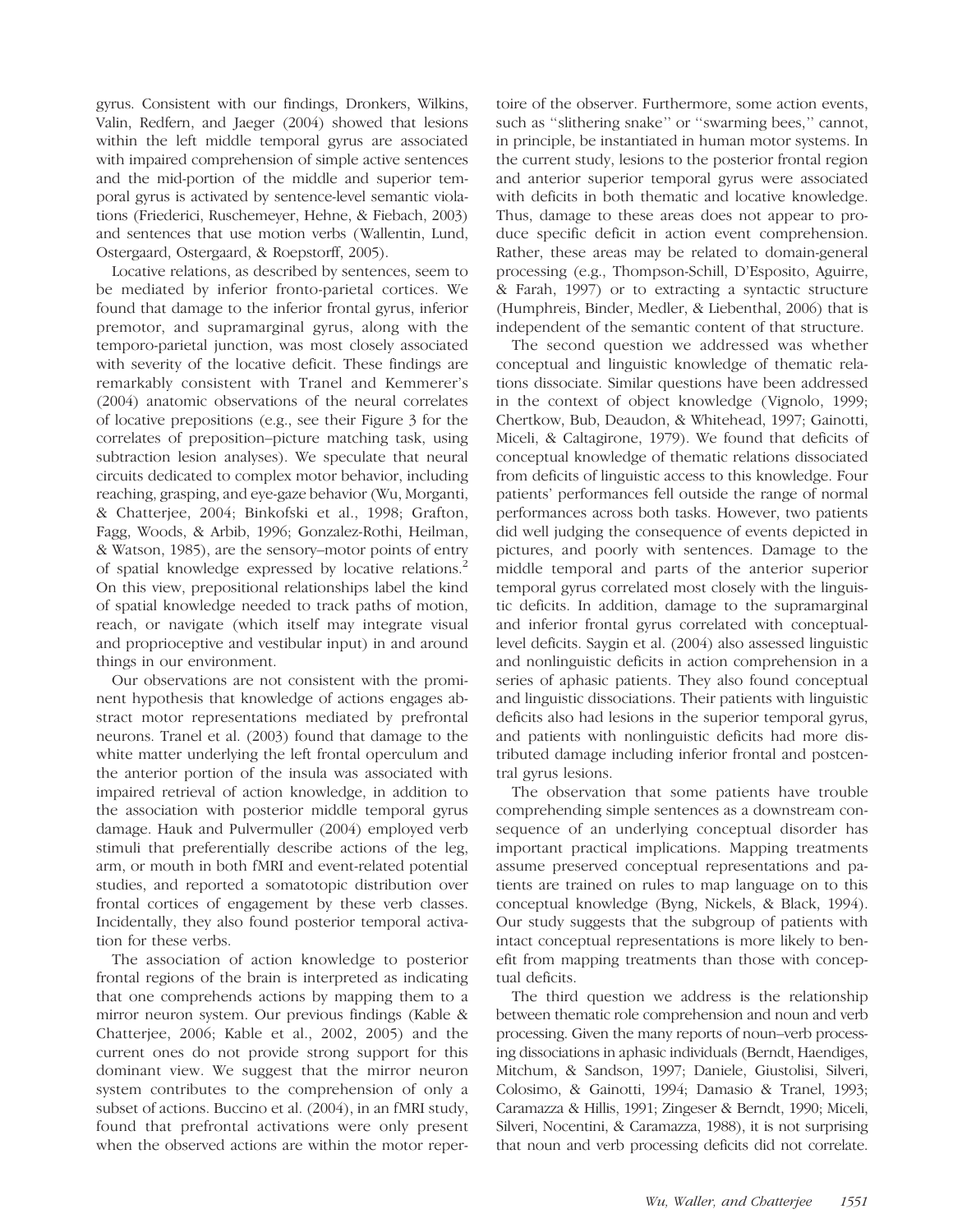However, performances on both tasks also correlated poorly with the thematic role sentence–picture matching task. Brain–behavior correlations revealed that the posterior inferior temporal gyrus was critical to verb processing. This region is just anterior to area MT, although it is located slightly ventral to where we observed greater activation for verbs than nouns in our previous fMRI study (Kable et al., 2002). By contrast, posterior parietal damage correlated with noun processing. The relationship of verb to sentence processing is complex. Berndt, Haendiges, and Wozniak (1997) suggested that verb retrieval difficulty might contribute to sentence processing impairments in some, but not all, patients.

The deficits of thematic and locative relational knowledge are not explained by a general deficit in making inferences. On a task in which patients made inferences about the temporal order of an unfolding event, there were no significant correlations with deficits on this task and either the locative or the thematic relation sentence– picture matching tasks. Again, we interpret this lack of correlations cautiously because they are based on relatively few subjects. Two patients' performances fell outside the normal range on the consequence task but not on the inference task, whereas two other patients showed the reverse pattern. The only area that correlated with deficits on this inference task was within the white matter affecting the corona radiata, and possibly, the arcuate fasciculus (Catani, Jones, & Ffytche, 2005). In this regard, it should be noted that damage to this general subcortical region was correlated with deficit severity in almost every task (Figure 4), suggesting that integrity of the connecting fibers, perhaps those linking posterior temporal–parietal and inferior prefrontal regions, may be critical to a broad range of reasoning tasks.

As a final comment, we return to the functional– anatomic organization of relational knowledge. We have suggested that the relevant sensory–motor processing serves as a guide to the linguistic organization of this knowledge. This is consistent with the view that spatial terms are grounded in interactions with the environment as mediated neurally by specific sensory–motor networks (Chatterjee, 2001; Regier & Carlson, 2001; Talmy, 2000; Chatterjee et al., 1999; Chatterjee, Maher, & Heilman, 1995; Hayward & Tarr, 1995; Landau & Jackendoff, 1993). At issue, however, is the nature of this "grounding." We have been careful not to claim that these early sensory–motor cortices are necessarily engaged by the linguistic mediation of this knowledge. For action events, visual motion areas in area MT are not activated by verbs (Kable et al., 2002, 2005). The posterior middle temporal and, perhaps, the inferior temporal gyri instantiate processing of verbs, and we now show that damage within more anterior portions of the middle and superior temporal gyri is associated with deficits of processing sentences that describe action events. Thus, there appears to be a gradient along the temporal cortex, with area MT/MST and the posterior superior

temporal sulcus serving as points of entry for the linguistic instantiation of action concepts, which are processed progressively more anteriorly along the lateral temporal cortex.

Within the family of sensory–functional accounts of semantics, we wish to highlight an important difference between relational concepts and object concepts. In object concepts, early sensory–motor processing is considered integral to the meaning of entities (Simmons & Barsalou, 2003; Martin et al., 2000; Martin, Wiggs, Ungerleider, & Haxby, 1996; Warrington & Shallice, 1984). As mentioned in the Introduction, the link between lexical semantics and sensory–motor processing for relational terms differs from that of object terms. Relational terms have a sparser semantic organization with a shallower hierarchical structure (Miller & Fellbaum, 1991). Verbs, unlike nouns, tend to have more of a matrixlike organization with less defined levels of structure (Vigliocco, Vinson, Lewis, & Garrett, 2004; Huttenlocher & Lui, 1979). Verbs are less dependent than nouns on precise features for their meaning (Gentner & Kurtz, 2005; Graesser, Hopkinson, & Schmid, 1987; Gentner, 1981; Huttenlocher & Lui, 1979) and tend to be more abstract than nouns (Bird, Lambdon Ralph, Patterson, & Hodges, 2000).

Damasio (1989) proposed that convergent intermediary zones instantiate the neural bases for semantics by reactivating early sensory–motor cortices. We suggest that these intermediate zones are topographically aligned with the relevant sensory–motor cortices (also see Simmons & Barsalou, 2003). Importantly, the relative importance of intermediary convergence zones and early sensory–motor networks may not be the same for relational and entity terms. For relational terms, the intermediary zones play a role in abstracting relations from the complementary sensory–motor networks. These sensory–motor networks serve as critical points of entry, without being intrinsic, to the lexical semantics of relational terms. In fact, the relative importance of such intermediary zones over early sensory–motor points of entry in the neural mediation of relational concepts may be exactly what gives these terms the freedom to be used flexibly.

# Acknowledgments

This research was supported by NIH grant RO1-DC04817 to A. C. We thank the patients who participated in this study. We also thank Marianna Stark for coordinating our patient database, H. Branch Coslett for a critical reading of the article, and Anne Morganti for assistance in testing some of the patients. We would also like to thank Daniel Kimberg for development of and assistance with our lesion analysis methods. His paper on these methods was under review at this writing, preventing us from making proper reference.

Reprint requests should be sent to Anjan Chatterjee, Department of Neurology, University of Pennsylvania, 3 West Gates, 3400 Spruce Street, Philadelphia, PA 19104, or via e-mail: anjan@ mail.med.upenn.edu.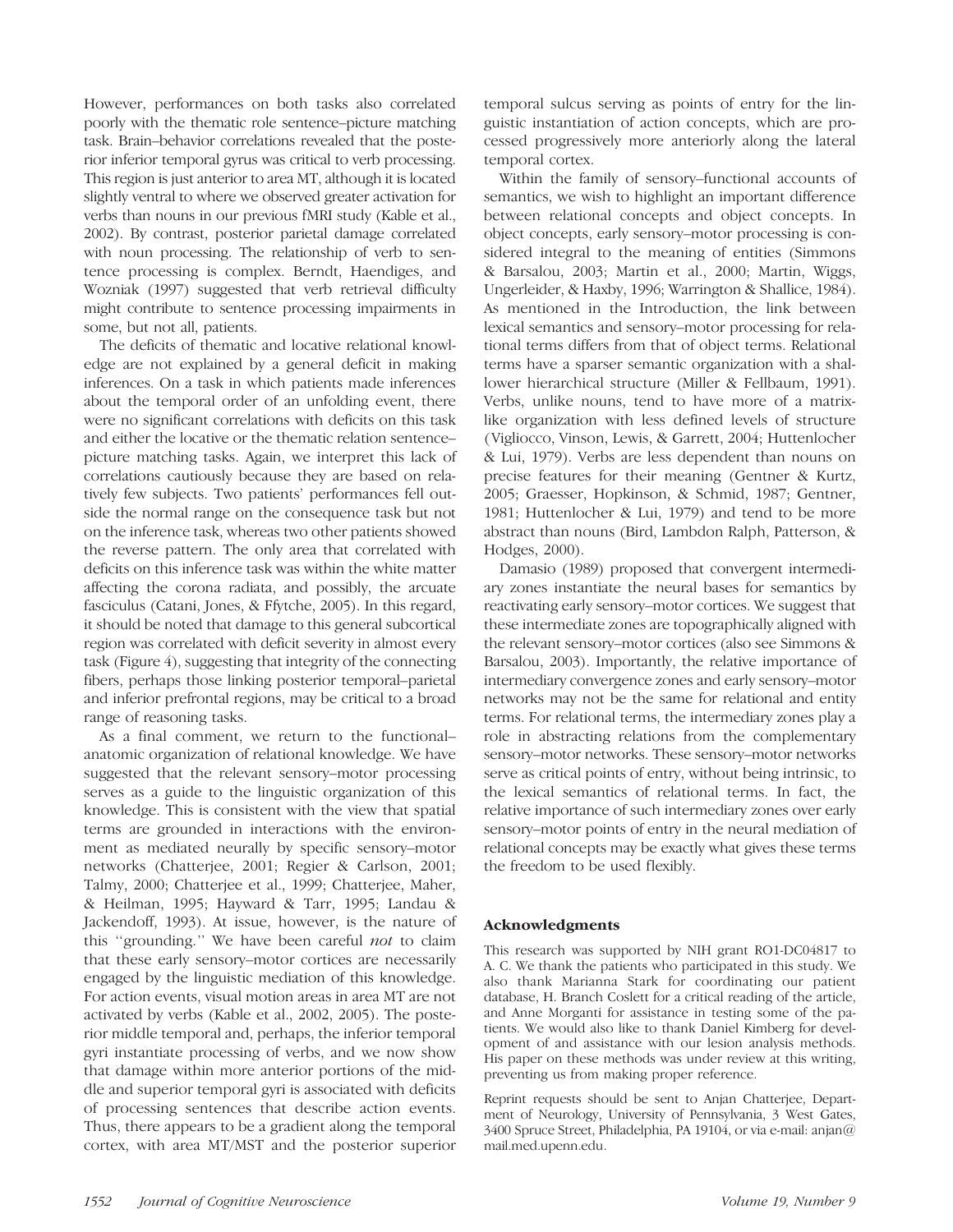#### **Notes**

1. Some nouns are also relational. Thus, the noun ''predator'' is understood specifically in a relational context. We are not aware of empirical study of the neural underpinnings of relational nouns per se.

2. Motion can be segregated into manners and paths of motion. In English, manners of motion (gallop, trot, canter) are described primarily by verbs, whereas paths of motion (into, around) are described primarily by prepositional phrases (Talmy, 2000). We have made preliminary observations suggesting that regions within the posterior inferior temporal cortex preferentially process manners of motion and that posterior parietal cortices preferentially process paths of motion (Wu et al., 2004). In this article, manner of motion is being linked to verb processing.

#### **REFERENCES**

- Bates, E., Wilson, S., Saygin, A., Dick, F., Sereno, M., Knight, R., et al. (2003). Voxel-based lesion symptom mapping. Nature Neuroscience, 6, 448–450.
- Berndt, R., Haendiges, A., & Wozniak, M. (1997). Verb retrieval and sentence processing: Dissociation of an established symptom association. Cortex, 33, 93–114.
- Berndt, R. S., Haendiges, A. N., Mitchum, C. C., & Sandson, J. (1997). Verb retrieval in aphasia: 2. Relationship to sentence processing. Brain and Language, 56, 107-137.
- Berndt, R. S., Mitchum, C. C., & Wayland, S. (1997). Patterns of sentence comprehension in aphasia: A consideration of three hypotheses. Brain and Language, 60, 197–221.
- Binkofski, F., Dohle, C., Posse, S., Stephan, K. M., Hefter, H., Seitz, R. J., et al. (1998). Human anterior intraparietal area subserves prehension: A combined lesion and functional MRI activation study. Neurology, 50, 1253–1259.
- Bird, H., Lambdon Ralph, M., Patterson, K., & Hodges, J. (2000). The rise and fall of frequency and imageability: Noun and verb production and semantic dementia. Brain and Language, 73, 17–49.
- Bradley, D. C., Garrett, M. F., & Zurif, E. B. (1980). Syntactic deficits in Broca's aphasia. In D. Caplan (Ed.), Biological studies of mental processing (pp. 269–286). Cambridge: MIT Press.
- Buccino, G., Lui, F., Canessa, N., Patteri, I., Lagravinese, G., Benuzzi, F., et al. (2004). Neural circuits involved in the recognition of actions performed by nonconspecifics: An fMRI study. Journal of Cognitive Neuroscience, 16.
- Byng, S., Nickels, L., & Black, M. (1994). Replicating therapy for mapping deficits in agrammatism: Remapping the deficit? Aphasiology, 8, 315–341.
- Caplan, D., Alpert, N., & Waters, G. (1998). Effects of syntactic structure and propositional number on patterns of regional cerebral blood flow. Journal of Cognitive Neuroscience, 10, 541–552.
- Caplan, D., & Futter, C. (1986). Assignment of thematic roles to nouns in sentence comprehension by an agrammatic patient. Brain and Language, 27, 117–134.
- Cappa, S., Perani, D., Schnur, T., Tettamanti, M., & Fazio, F. (1998). The effects of semantic category and knowledge type on lexical–semantic access: A PET study. Neuroimage, 8, 350–359.
- Caramazza, A., & Hillis, A. E. (1991). Lexical organization of nouns and verbs in the brain. Nature, 349, 788–790.
- Caramazza, A., & Shelton, J. (1998). Domain-specific knowledge systems in the brain: The animate–inanimate distinction. Journal of Cognitive Neuroscience, 10, 1–34.
- Carpenter, P. A., Miyake, A., & Just, M. A. (1995). Language comprehension: Sentence and discourse processing. Annual Review of Psychology, 46, 91–120.
- Catani, M., Jones, D., & Ffytche, D. (2005). Perisylvian language networks of the human brain. Annals of Neurology, 57, 8–16.
- Chao, L., Haxby, J., & Martin, A. (1999). Attribute-based neural substrates in temporal cortex for perceiving and knowing about objects. Nature Neuroscience, 2, 913–919.
- Chatterjee, A. (2001). Language and space: Some interactions. Trends in Cognitive Sciences, 5, 55–61.
- Chatterjee, A. (2005). A madness to the methods in cognitive neuroscience? Journal of Cognitive Neuroscience, 17, 847–849.
- Chatterjee, A., Maher, L. M., Gonzales-Rothi, L. J., & Heilman, K. M. (1995). Asyntactic thematic role assignment: The use of a temporal–spatial strategy. Brain and Language, 49, 125–139.
- Chatterjee, A., Maher, L. M., & Heilman, K. M. (1995). Spatial characteristics of thematic role representation. Neuropsychologia, 33, 643–648.
- Chatterjee, A., Southwood, M. H., & Basilico, D. (1999). Verbs, events and spatial representations. Neuropsychologia, 395–402.
- Chertkow, H., Bub, D., Deaudon, C., & Whitehead, V. (1997). On the status of object concepts in aphasia. Brain and Language, 58, 203–232.
- Damasio, A. (1989). Time-locked multiregional retroactivation: A system level proposal for the neural substrates of recall and recognition. Cognition, 33, 25–62.
- Damasio, A. R., Damasio, H., Tranel, D., & Brandt, J. P. (1990). Neural regionalization of knowledge access: Preliminary evidence. Cold Springs Harbour Symposia on Quantitative Biology, LV, 1039–1047.
- Damasio, A. R., & Tranel, D. (1993). Nouns and verbs are retrieved with differently distributed neural systems. Proceedings of the National Academy of Sciences, U.S.A., 90, 4957–4960.
- Damasio, H., Grabowski, T. J., Tranel, D., Ponto, L. L., Hichwa, R. D., & Damasio, A. R. (2001). Neural correlates of naming actions and of naming spatial relations. Neuroimage, 13, 1053–1064.
- Daniele, A., Giustolisi, L., Silveri, M. C., Colosimo, C., & Gainotti, G. (1994). Evidence for a possible neuroanatomical basis for lexical processing of nouns and verbs. Neuropsychologia, 32, 1325–1341.
- di Pellegrino, G., Fadiga, L., Fogassi, L., Gallese, V., & Rizzolatti, G. (1992). Understanding motor events: A neurophysiologic study. Experimental Brain Research, 91, 176–180.
- Dronkers, N. F., Wilkins, D. P., Valin, R. V., Redfern, B. B., & Jaeger, J. J. (2004). Lesion analysis of the brain areas involved in language comprehension. Cognition, 92, 145–177.
- Dumoulin, S. O., Bittar, R. G., Kabani, N. J., Curtis, L., Baker, J., Goualher, G. L., et al. (2000). A new anatomical landmark for reliable identification of human area v5/mt: A quantitative analysis of sulcal patterning. Cerebral Cortex, 10, 454–463.
- Emmorey, K., Damasio, H., McCullough, S., Grabowski, T., Ponto, L. L., Hichwa, R. D., et al. (2002). Neural systems underlying spatial language in American sign language. Neuroimage, 17, 812–824.
- Forde, E., & Humphreys, G. (1999). Category-specific recognition impairments: A review of important case studies and influential theories. Aphasiology, 13, 169–193.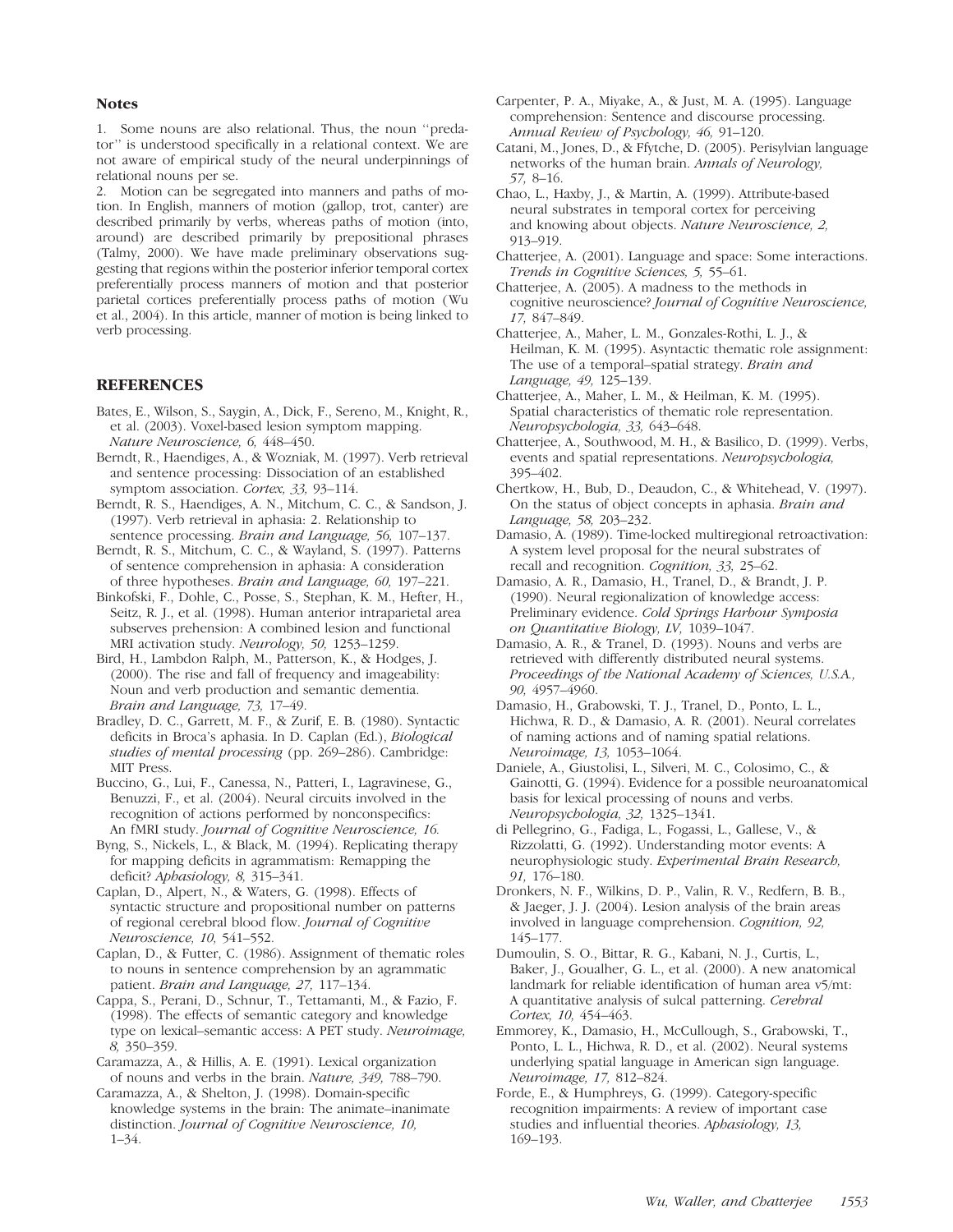Friederici, A. (1981). Production and comprehension of prepositions in aphasia. Neuropsychologia, 19, 191–199.

Friederici, A., Ruschemeyer, S., Hehne, A., & Fiebach, C. (2003). The role of left inferior frontal and temporal cortex in sentence comprehension: Localizing syntactic and semantic processing. Cerebral Cortex, 13, 170–177.

Gainotti, G., Miceli, G., & Caltagirone, C. (1979). The relationships between conceptual and semantic–lexical disorders in aphasia. International Journal of Neuroscience, 10, 45–50.

Gainotti, G., Silveri, M., Daniele, A., & Giustolisi, L. (1995). Neuroanatomical correlates of category specific semantic disorders: A critical survey. Memory, 3, 247–264.

Gallese, V., Fadiga, L., Fogassi, L., & Rizzolatti, G. (1996). Action recognition in the premotor cortex. Brain, 119, 593–609.

Gentner, D. (1981). Some interesting differences between nouns and verbs. Cognition and Brain Theory, 4, 161–178.

Gentner, D. (2003). Why we're so smart. In D. Gentner & S. Goldin-Meadows (Eds.), Language in mind (pp. 195–235). Cambridge: MIT Press.

Gentner, D., & Kurtz, K. (2005). Learning and using relational categories. In W. Ahn, R. Goldstone, B. Love, A. Markman, & P. Wolff (Eds.), Categorization inside and outside the laboratory (pp. 151–175). Washington, DC: APA.

Gonzalez-Rothi, L., Heilman, K., & Watson, R. (1985). Pantomime comprehension and ideomotor apraxia. Journal of Neurology, Neurosurgery and Psychiatry, 48, 207–210.

Good, P. (2005). Permutation, parametric and bootstrap tests of hypotheses (3rd ed.). New York: Springer.

Graesser, A., Hopkinson, P., & Schmid, C. (1987). Differences in interconcept organization between nouns and verbs. Journal of Memory and Language, 26, 242–253.

Grafton, S., Fagg, A., Woods, R., & Arbib, M. (1996). Functional anatomy of pointing and grasping in humans. Cerebral Cortex, 6, 226–237.

Grodzinsky, Y. (1988). Syntactic representations in agrammatic aphasia: The case of prepositions. Language and Speech, 31, 115–134.

Grodzinsky, Y. (1989). Agrammatic comprehension of relative clauses. Brain and Language, 37, 480–499.

Grodzinsky, Y. (1995). A restrictive theory of agrammatic comprehension. Brain and Language, 50, 27–51.

Hart, J., & Gordon, B. (1992). Neural subsystems for object knowledge. Nature, 359, 60–64.

Hauk, O., & Pulvermuller, F. (2004). Neurophysiological distinction of action words in the fronto-central cortex. Human Brain Mapping, 21, 191–201.

Hayward, W. G., & Tarr, M. J. (1995). Spatial language and spatial representation. Cognition, 55, 39–84.

Hillis, A. E., & Caramazza, A. (1991). Category-specific naming and comprehension impairment: A double dissociation. Brain, 114, 2081–2094.

Hillis, A. E., Tuffiash, E., Wityk, R. J., & Barker, P. B. (2002). Regions of neural dysfunction associated with impaired naming of actions and objects in acute stroke. Cognitive Neuropsychology, 19, 523–534.

Howard, D. (1992). The pyramids and palm trees test. Bury St Edmunds: Thames Valley Test Company.

Humphreis, C., Binder, J., Medler, D., & Liebenthal, E. (2006). Syntactic and semantic modulation of neural activity during auditory sentence comprehension. Journal of Cognitive Neuroscience, 18, 665–679.

Huttenlocher, J., & Lui, F. (1979). The semantic organization of some simple nouns and verbs. Journal of Verbal Learning and Verbal Behavior, 18, 141–162.

Jeannerod, M., Arbib, M. A., Rizzolatti, G., & Sakata, H. (1995). Grasping objects: The cortical mechanisms of visuomotor transformation. Trends in Neurosciences, 18, 314–320.

Kable, J., Spellmeyer-Lease, J., & Chatterjee, A. (2002). Neural substrates of action event knowledge. Journal of Cognitive Neuroscience, 14, 795–804.

Kable, J. W., & Chatterjee, A. (2006). The specificity of action representations in lateral occipitotemporal cortex. Journal of Cognitive Neuroscience, 18, 1498–1517.

Kable, J. W., Kan, I., Wilson, A., Thompson-Schill, S., & Chatterjee, A. (2005). Conceptual representations of action in lateral temporal cortex. Journal of Cognitive Neuroscience, 17, 1855–1870.

Kemmerer, D. (2006). The semantics of space: Integrating linguistic typology and cognitive neuroscience. Neuropsychologia, 44, 1607–1621.

Kemmerer, D., & Tranel, D. (2000). A double dissociation between linguistic and perceptual representations of spatial relationships. Cognitive Neuropsychology, 17, 393–414.

Kertesz, A. (1982). Western aphasia battery. USA: The Psychological Corporation.

Kolk, H., & Van Grunsven, M. (1985). Agrammatism as a variable phenomenon. Cognitive Neuropsychology, 2, 347–384.

Kolk, H. H. J., Chwilla, D. J., van Herten, M., & Oor, P. J. W. (2003). Structure and limited capacity in verbal working memory: A study with event-related potentials. Brain and Language, 85, 1–36.

Kourtzi, Z., & Kanwisher, N. (2000). Activation in human mt/mst by static images with implied motion. Journal of Cognitive Neuroscience, 12, 48–55.

Landau, B., & Jackendoff, R. (1993). ''What'' and ''where'' in spatial language and spatial cognition. Behavioral and Brain Sciences, 16, 217–265.

Martin, A., Haxby, J. V., Lalonde, F. M., Wiggs, C. L., & Ungerleider, L. G. (1995). Discrete cortical regions associated with knowledge of color and knowledge of action. Science, 270, 102–105.

Martin, A., Ungerleider, L., & Haxby, J. (2000). The sensory/ motor model of semantic representation of objects. In M. Gazzaniga (Ed.), The new cognitive neurosciences (2nd ed., pp. 1023–1036). Cambridge: MIT Press.

Martin, A., Wiggs, C., Ungerleider, L., & Haxby, J. (1996). Neural correlates of category-specific knowledge. Nature, 379, 649–652.

Mauner, G., Fromkin, V. A., & Cornell, T. L. (1993). Comprehension and acceptability judgments in agrammatism: Disruptions in the syntax of referential dependency. Brain and Language, 45, 340–370.

Miceli, G., Silveri, C., Nocentini, U., & Caramazza, A. (1988). Pattern of dissociation in comprehension and production of noun and verbs. Aphasiology, 2, 351–358.

Miller, G. A., & Fellbaum, C. (1991). Semantic networks of English. Cognition, 41, 197–229.

Nichols, T., & Holmes, A. (2002). Nonparametric tests for functional neuroimaging: A primer with examples. Human Brain Mapping, 15, 1–25.

Perani, D., Cappa, S., Schnur, T., Tettamanti, M., Collina, S., & Rosa, M. (1999). The neural correlates of verb and noun processing: A PET study. Brain, 122, 2337–2344.

Pulvermuller, F., Harle, M., & Hummel, F. (2001). Walking or talking? Behavioral and neurophysiological correlates of action verb processing. Brain and Language, 78, 143–168.

Regier, T., & Carlson, L. A. (2001). Grounding spatial language in perception: An empirical and computational